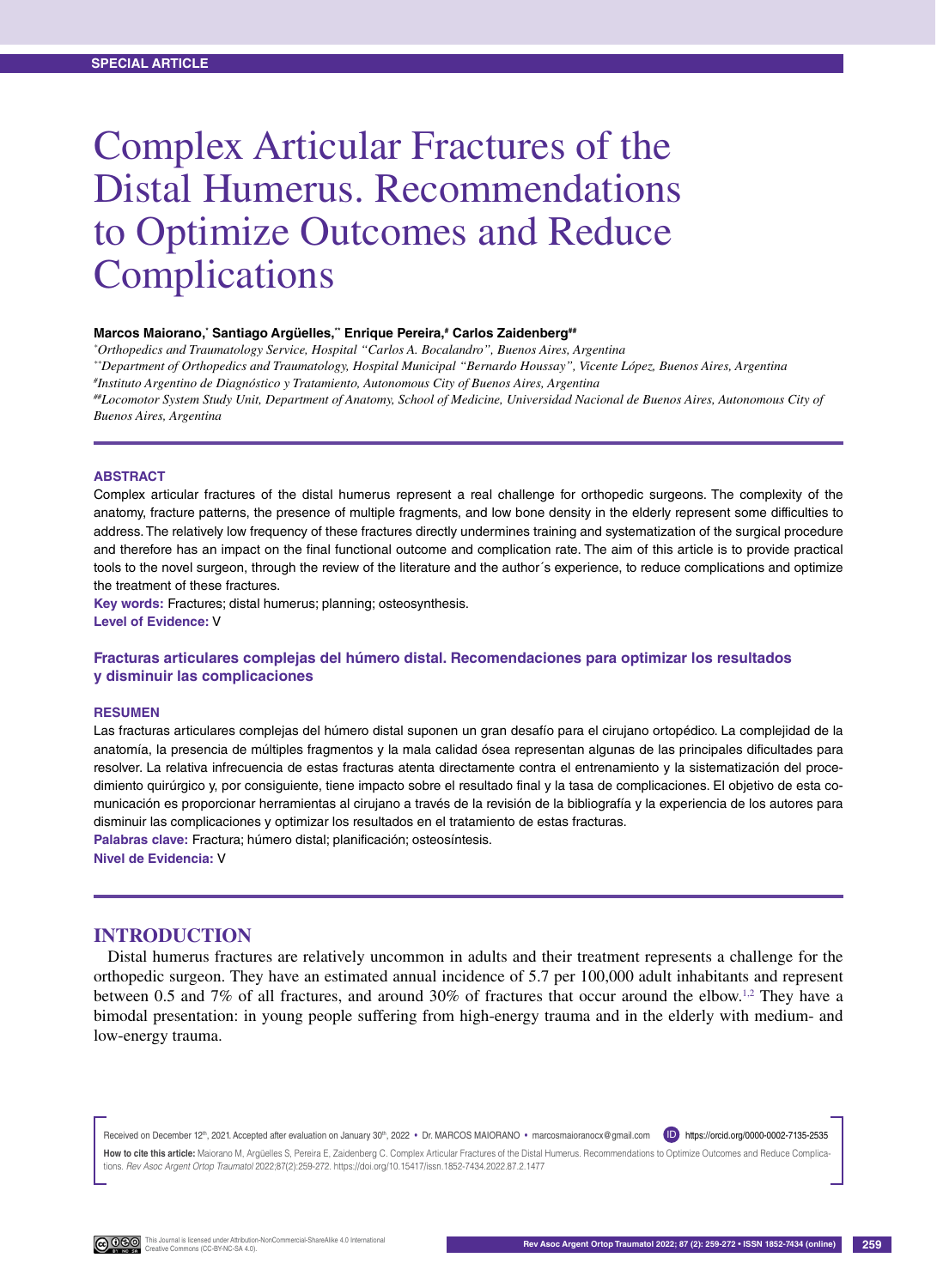Surgical treatment is the method of choice for complex fractures of the distal humerus. However, in patients whose comorbidities significantly increase surgical risk or those who, due to their own factors or those of their environment, are not able to comply with the postoperative indications and rehabilitation, the classic 'bag of bones' conservative treatment is an option to consider that can provide acceptable functional outcomes in this group of patients with low functional demand. It consists of a short period of cast immobilization or the use of a sling, followed by mobilization as tolerated by the patient.<sup>3,4</sup>

Currently, there is consensus regarding the impact that the quality of fracture fixation and postoperative rehabilitation have on the final outcome of treatment. Although the evolution of the surgical technique and the development of implants have made it possible to significantly improve the quality of fixation and therapeutic outcomes, the relative infrequency of these fractures hinders the training of the surgical team and conspires against the 'systematization' of the procedure.

Finally, and despite this progress, there are still some controversial aspects regarding the ideal management of these fractures.

The objective of this publication is to list and describe the aspects that, based on our experience and review of the literature, we consider essential to optimize outcomes and minimize complications in the management of complex articular fractures of the distal humerus.

## **SITUATION DIAGNOSIS**

The initial physical examination is vitally important and should be performed at the first consultation. It is essential to remove all immobilization and bandages in order to identify any associated soft tissue injury, whether directly related to the initial trauma or subsequent to it. Its possible relationship with an open fracture or with iatrogenic decubitus injuries caused by cast immobilization should be evaluated. The neurovascular examination should be performed in detail and documented in the clinical record, taking into account that up to 25% of complex joint fractures cause symptoms associated with the ulnar nerve.<sup>5</sup>

Anteroposterior and lateral radiological projections of the elbow are usually sufficient for diagnosis. In complex joint fractures, a computed tomography with three-dimensional reconstruction should always be requested, as it allows a better understanding of the fracture pattern and facilitates preoperative planning.<sup>6</sup>

The age, functional demand, and bone quality of the patient are three important aspects that must be considered for decision-making.<sup>7</sup> In patients with good bone quality, the treatment of choice is osteosynthesis. In the elderly with osteoporotic bone, or comminuted or very distal fracture patterns, in whom fixation may be technically difficult, total elbow arthroplasty is an option to consider, as it has achieved predictable outcomes for this group of patients.8

#### **PREOPERATIVE PLANNING**

Due to the relative rarity of these fractures and the wide variety of fracture patterns, preoperative planning is of paramount importance. Predicting and anticipating intraoperative difficulties and complications will have a direct impact on reducing surgical time.

Early understanding of the fracture pattern through imaging studies is very helpful. Traction radiographs, computed tomography, and especially three-dimensional reconstruction, provide valuable information for the surgeon in interpreting the injury (Figure 1).

The identification and preoperative drawing of the main fragments and the 'key' fragments are usually very useful to anticipate the dynamics of the reduction, anticipate and define the type of temporary fixation, and preestablish the most convenient definitive arrangement of the implants.

Bone quality, the degree of metaphyseal or joint comminution, and the quantity and height of the fracture lines are aspects that we must take into account in planning and that will have implications for the surgical approach and the choice of implants according to their features.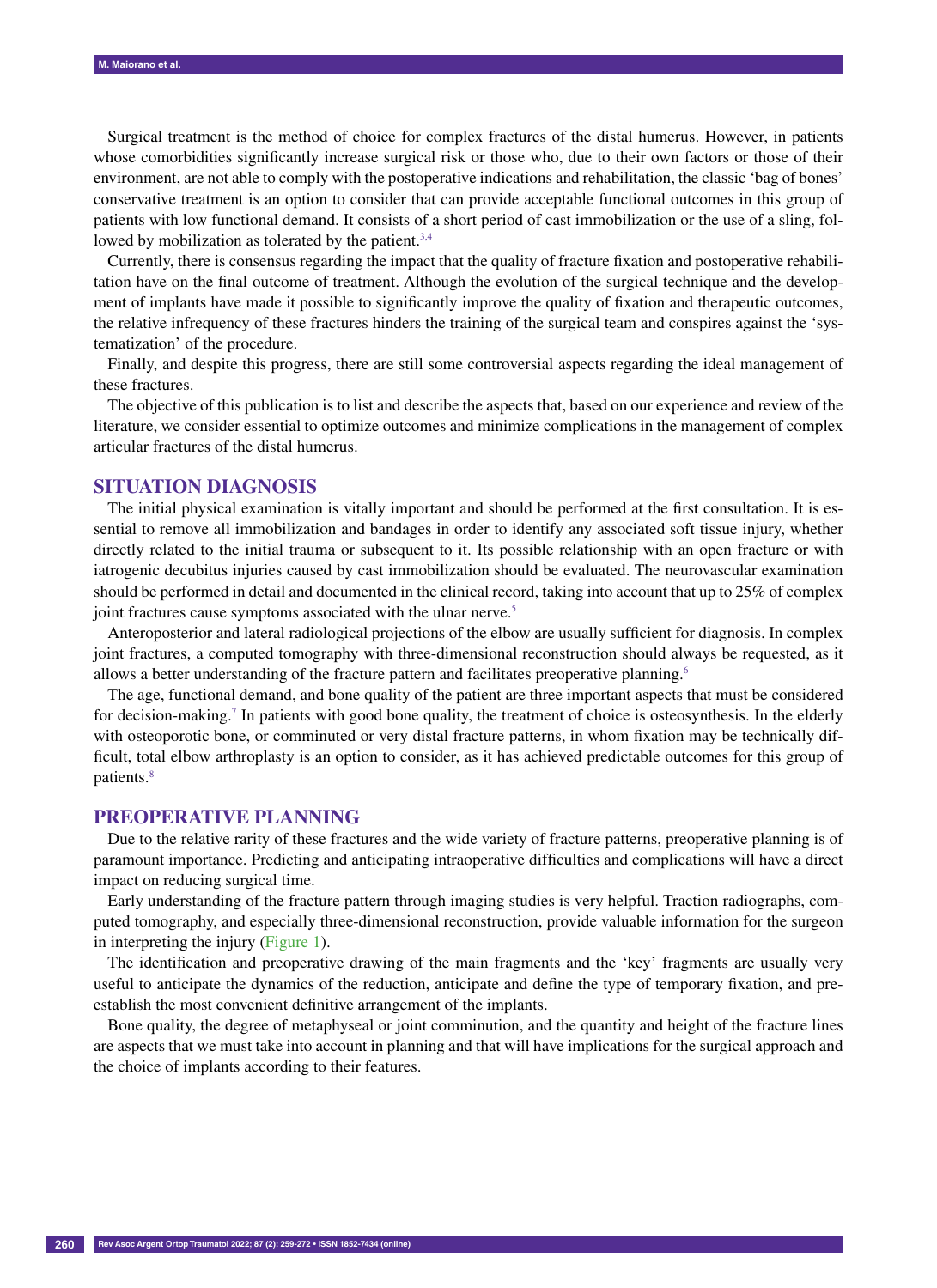

**Figure 1.** Computed tomography with three-dimensional reconstruction of an articular fracture of the distal humerus.

# **CHOICE OF IMPLANTS**

The goal of surgical treatment of distal humerus fractures is to restore the anatomy and the relationship between the two columns and the articular surface through stable fixation. Although the use of 3.5 mm reconstruction plates is currently a valid option, the introduction and evolution in the designs of anatomical plates with angular stability have made it possible to improve the quality of osteosynthesis, mainly when there is comminution and poor bone quality.

The availability of these implants allows for adequate fixation even of those complex fractures that cannot be fixed with conventional implants. The incorporation of variable angle locking technology represents an additional benefit in the fixation of fractures with multiplanar and very distal lines, as it allows a fixation that is stable enough to be able to establish a rehabilitation protocol based on early mobilization.

However, many of the so-called 'anatomical' plates do not meet this characteristic, since not only do they not adapt to the anatomy of the distal humerus, but they also sometimes do not allow satisfactory fixation of the articular surface (Figure 2).

Therefore, we strongly recommend that surgeons who are beginning to take their first steps in the treatment of these fractures know the characteristics of the implants available in our market.

On the other hand, the availability and use of headless self-compressing cannulated screws should be foreseen in those fracture patterns that present coronal or axial lines at the level of the capitellum or the trochlea and that cannot be fixed by the screws arranged through the plates.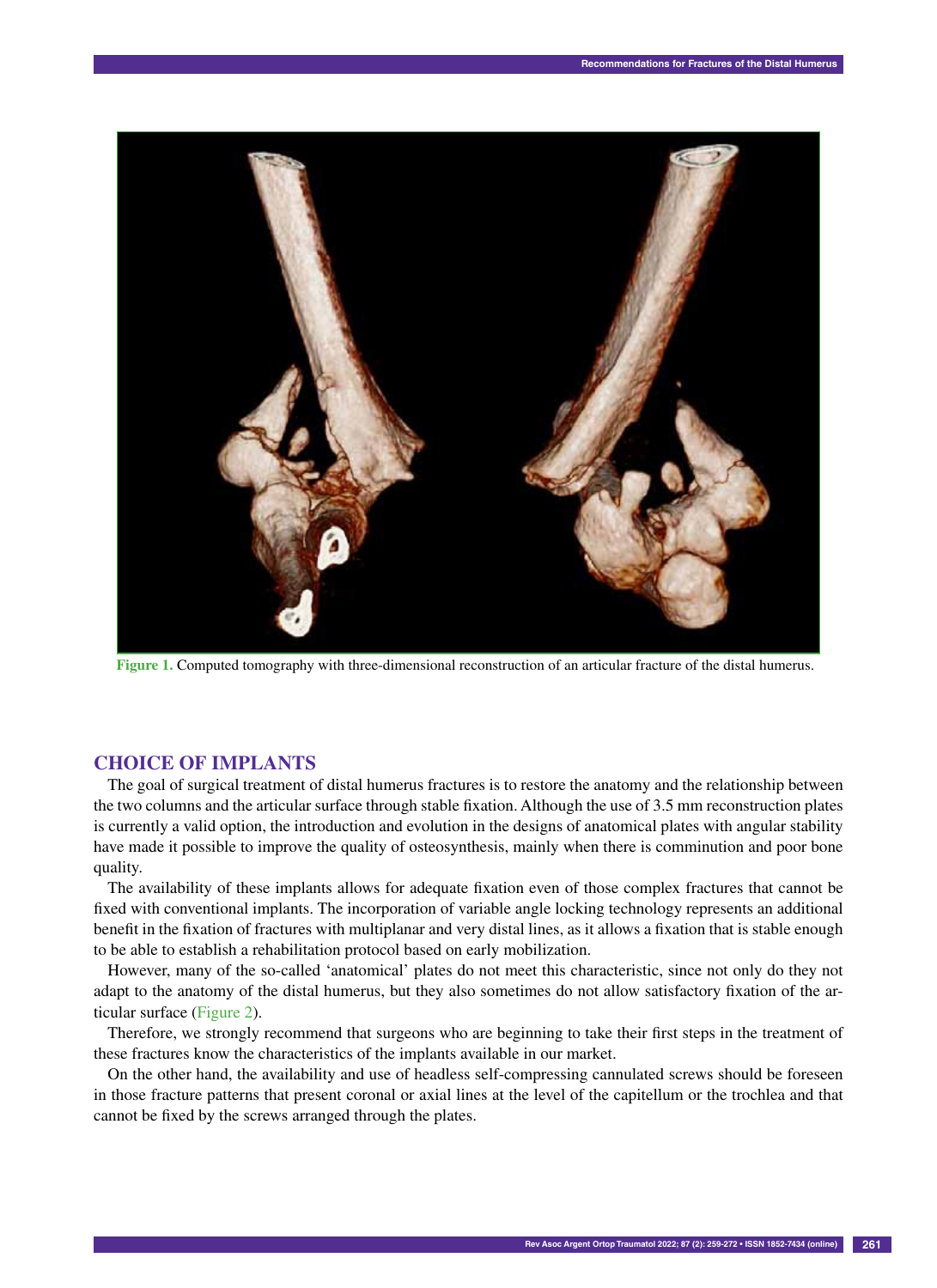

**Figure 2.** Plastic bone demonstration of poor anatomical reproduction and insufficient joint fixation of a given implant.

#### **PATIENT POSITIONING**

The procedure can be carried out with the patient in the prone position (Figure 3) or in the lateral position (Figure 4). The choice must take into account multiple factors, including the available equipment, the patient's physical characteristics and comorbidities, and, ultimately, the surgeon's preference.

The prone position has the advantage of improving the relationship between ventilation and perfusion, and allowing better ventilation of the patient; however, it makes airway access and instrumentation difficult. For these reasons, this last aspect must be considered when said position is chosen by the surgeon, because the procedure must be carried out under general anesthesia.

In our case, we prefer lateral decubitus, since it allows us to perform the surgery under regional anesthesia of the limb and with the patient awake, which represents an advantage if the procedure is to be carried out on an outpatient basis. It is worth clarifying that, if it is done in this way, a trained and familiarized team is required in order to optimize surgical time. In any case, if the time of surgery is prolonged as a result of some unforeseen event or complication, lateral decubitus allows good access to the airway for its instrumentation and conversion to general anesthesia, if necessary. We also recommend having an arm stabilizer support, because it facilitates the procedure regardless of the chosen position.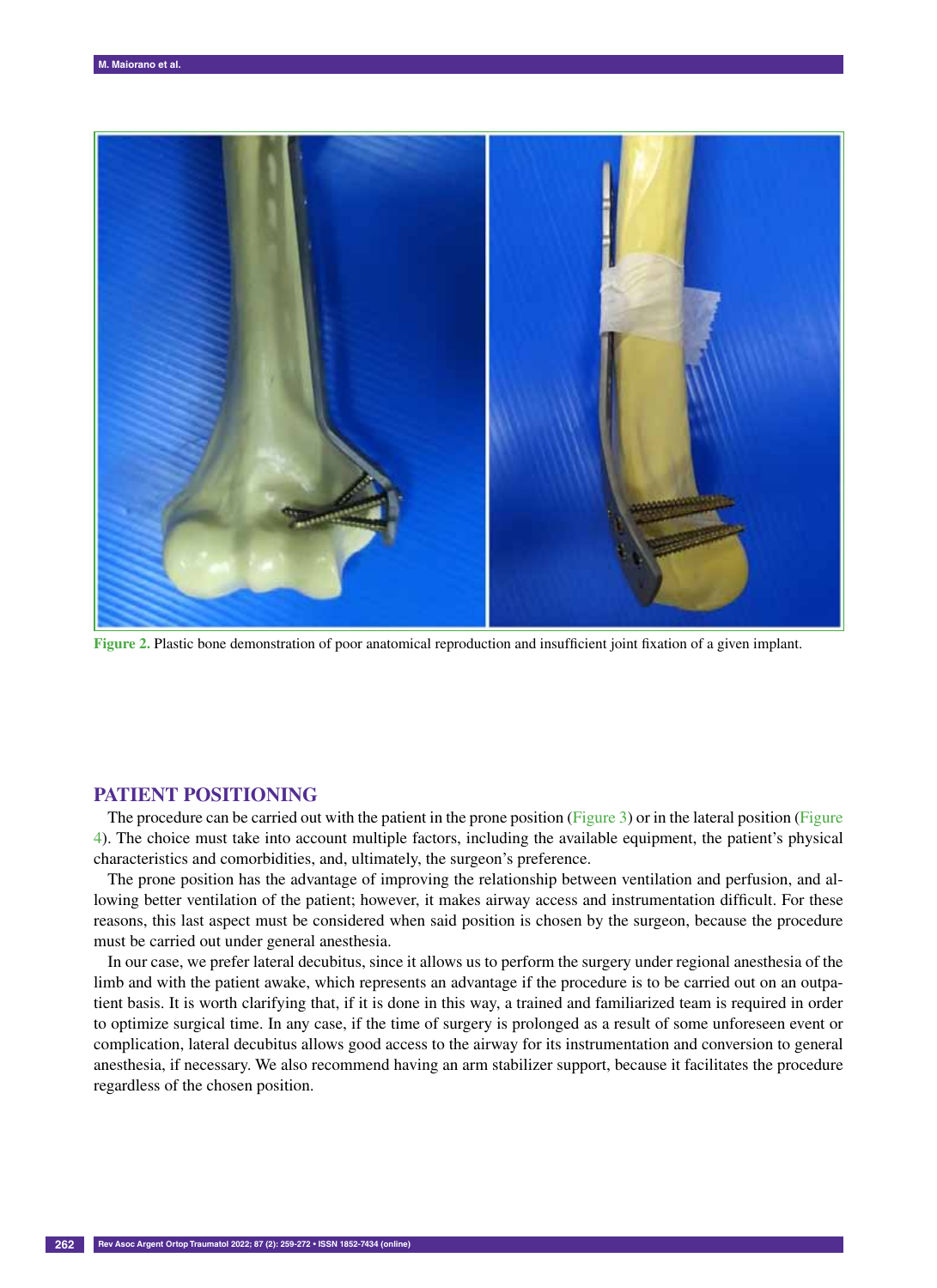

**Figure 3.** Patient placed in the prone position.



**Figure 4.** Patient placed in the lateral decubitus position.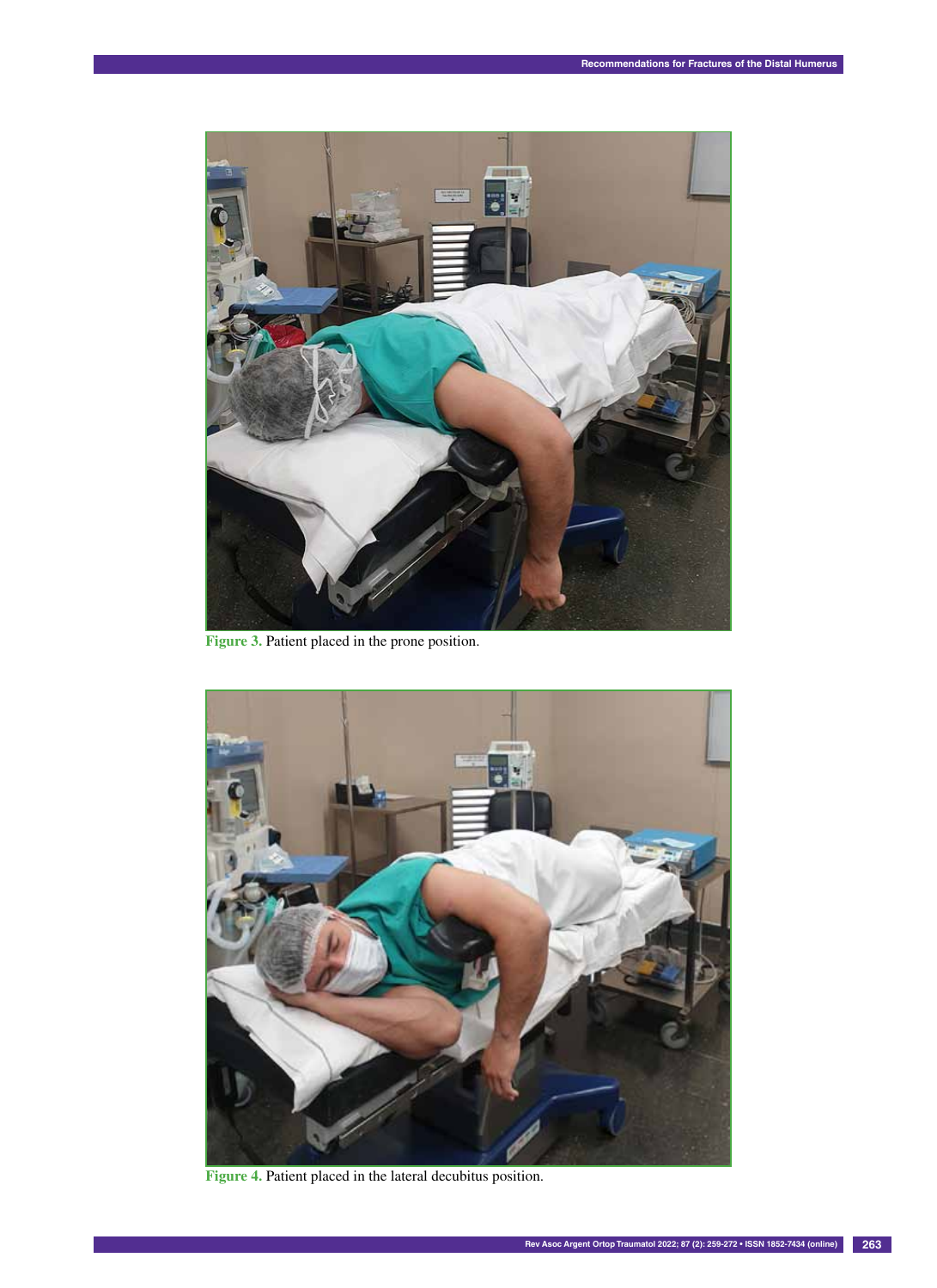# **SURGICAL APPROACH**

The approach is determined by the 'personality' of the fracture, from which the degree of exposure necessary to achieve the previously planned synthesis is deduced. According to O'Driscoll, the entryway to the elbow is in the back (Figure 5) and, in published articles, the advantages of different posterior approaches have been described, although there is no clear consensus about the superiority of one or the other in terms of efficacy, safety and functional outcomes.

Dakouré et al. compared the percentage of exposure of the articular surface between the Alonso-Llamas bilateral paratricipital approach, the Campbell triceps division, and the olecranon osteotomy, with values of 26%, 37%, and 52%, respectively, which shows that olecranon osteotomy is the route that provides greater exposure of the joint surface.<sup>9</sup> The need for joint exposure should be evaluated in each case, taking into account that the overall rate of complications for the transolecranon approach is 36% and the revision rate is around 14%.<sup>10</sup> Therefore, the benefit of joint exposure must be considered taking into account this relatively high rate of complications.



**Figure 5.** Posterior approach to the elbow.

In our practice, when we are faced with a type C1 or C2 fracture according to the AO classification, we avoid olecranon osteotomy and resort to a bilateral paratricipital approach, which allows good reduction of the articular surface and placement of the plates both orthogonally and in parallel (Figures 6 and 7).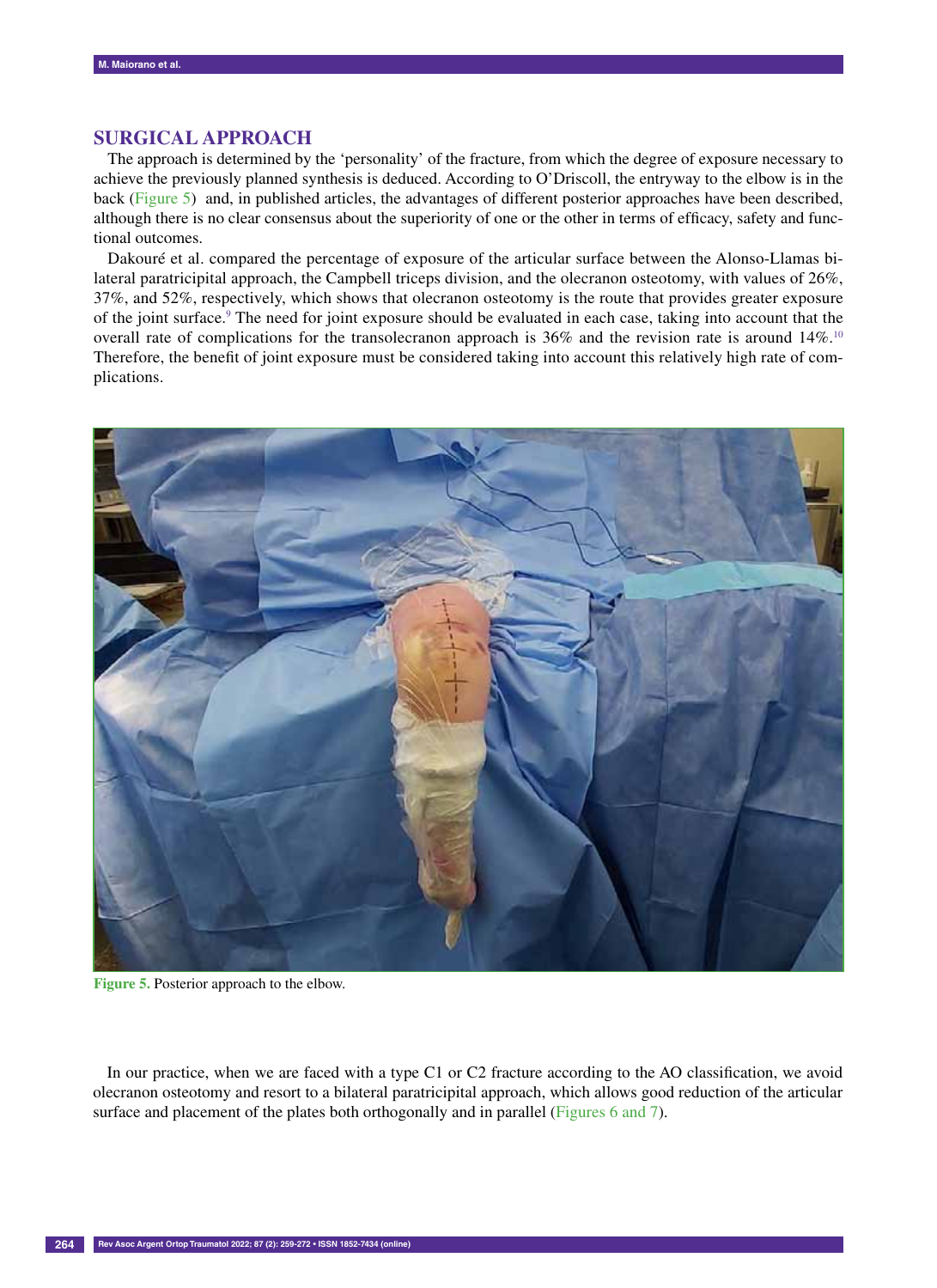

**Figure 6.** Arrangement of orthogonal plates using the paratricipital approach.



**Figure 7.** Arrangement of parallel plates using a paratricipital approach.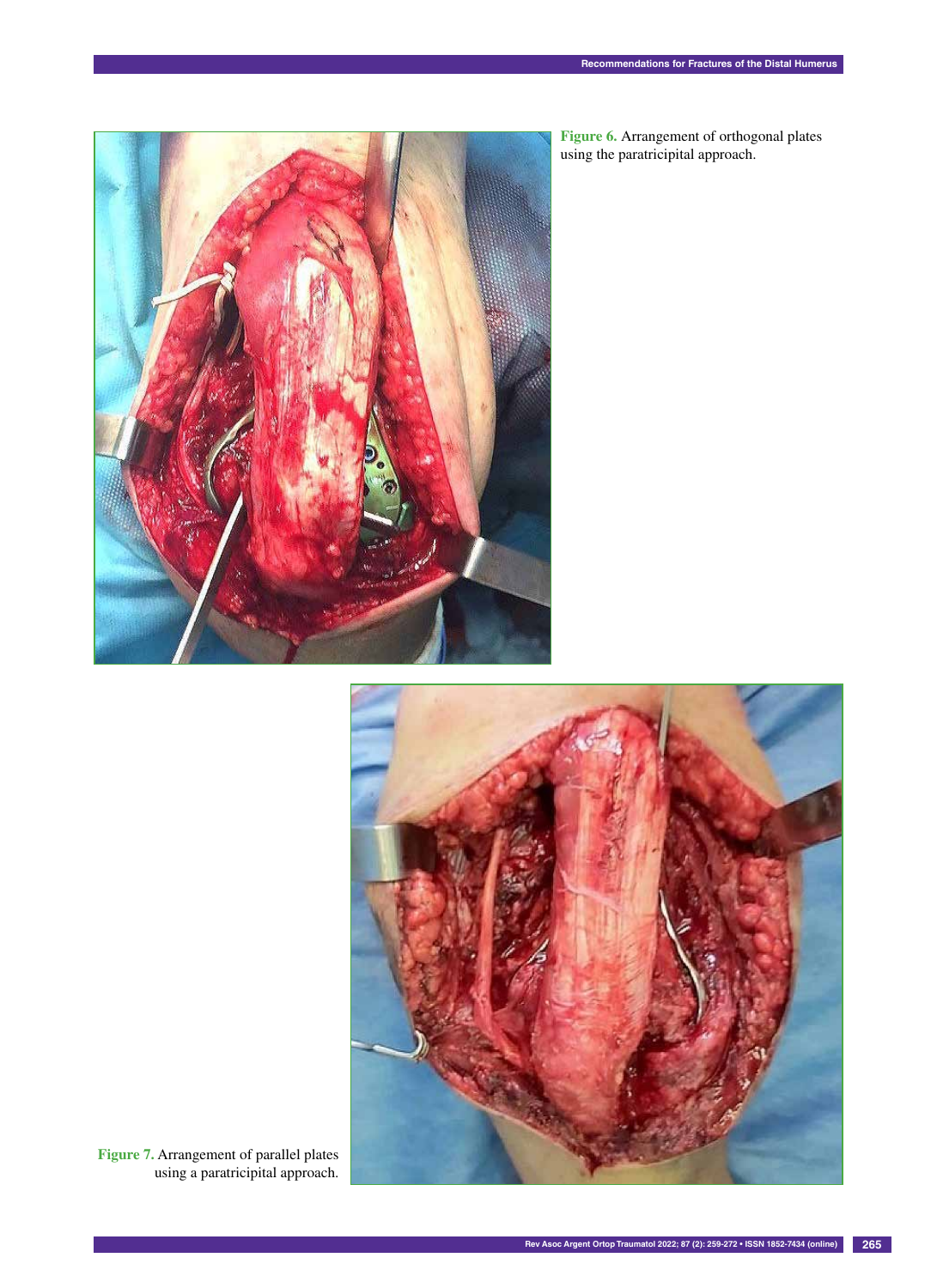In the context of a type C3 fracture, bone quality and the degree of comminution must be evaluated, since these two variables condition the viability of osteosynthesis. When the bone quality is adequate and the fracture pattern allows its instrumentation to be foreseen, we opt for the chevron osteotomy of the olecranon (Figure 8).

On the other hand, when the scenario is that of an elderly patient with poor bone quality and extensive joint comminution or in very distal lines, arthroplasty may become an advisable option and, then, the approach with reflection of the extensor apparatus proposed by Bryan -Morrey may be the alternative of choice.



**Figure 8.** Preparation of the chevron olecranon osteotomy.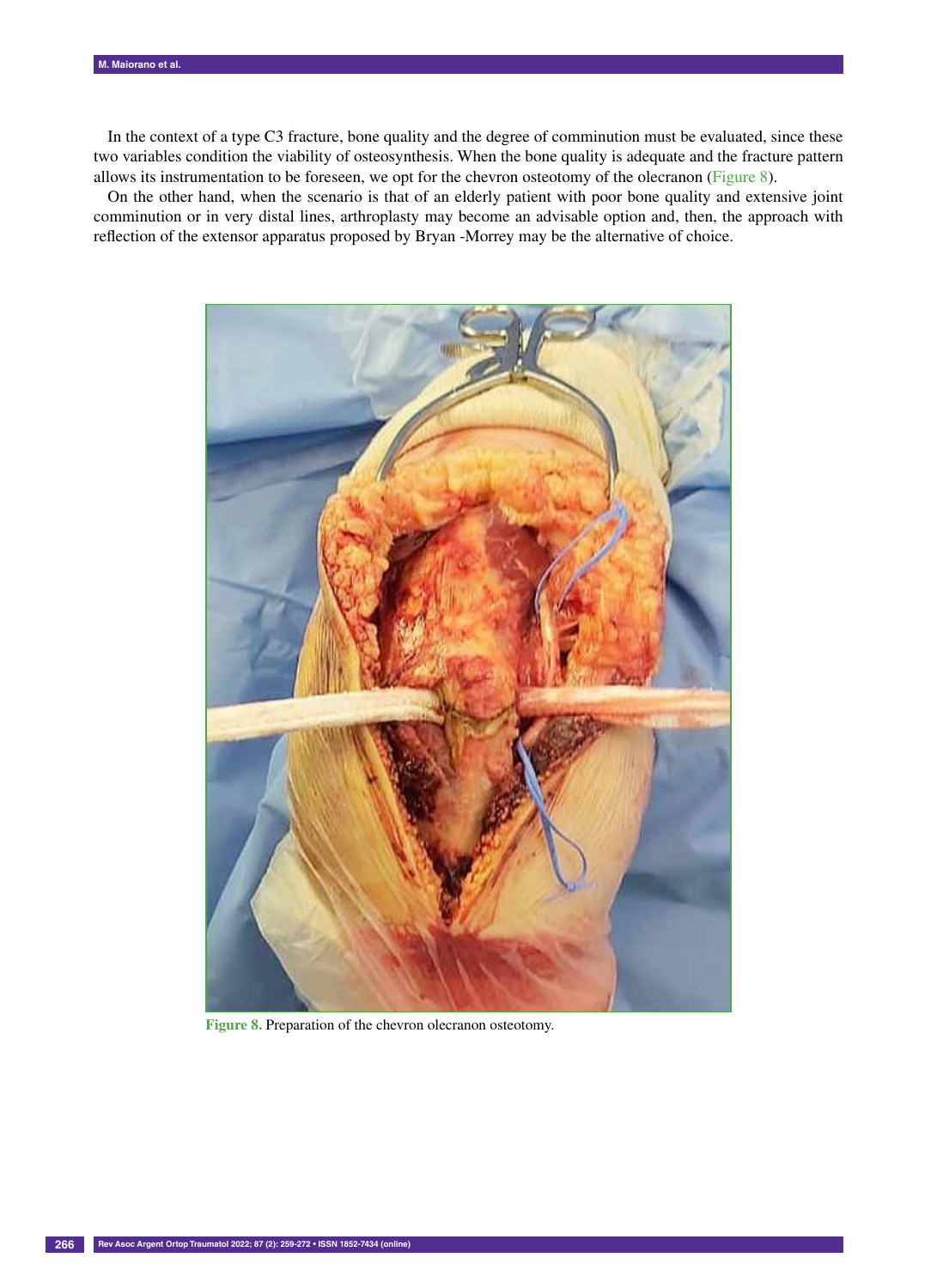# **REDUCTION AND TRANSIENT FIXATION**

Reduction should begin with the fragments that compromise the articular surface. The restoration of the anatomy at this level is essential to achieve a satisfactory outcome. Pointed forceps can be used, and sometimes a periodontal probe is helpful to maintain reduction and then temporarily fixate the articular surface with Kirschner wires. These wires must be placed strategically, in such a way that they do not interfere with the subsequent placement of the definitive plates. The triangle arrangement (Figure 9) is usually sufficient and effective to maintain reduction until definitive fixation.

Fixation using high-strength sutures for metaphyseal-diaphyseal fragments is a valid alternative that, according to our experience, is very useful and easy to perform, does not interfere with the subsequent placement of the plates as sometimes occurs with interfragmentary screws, and avoids the risk of migration that the pins present when used as a definitive method.



**Figure 9.** Temporary fixation using Kirschner wires in a triangular arrangement. Note that the arrangement of the wires does not interfere with the placement of the plates.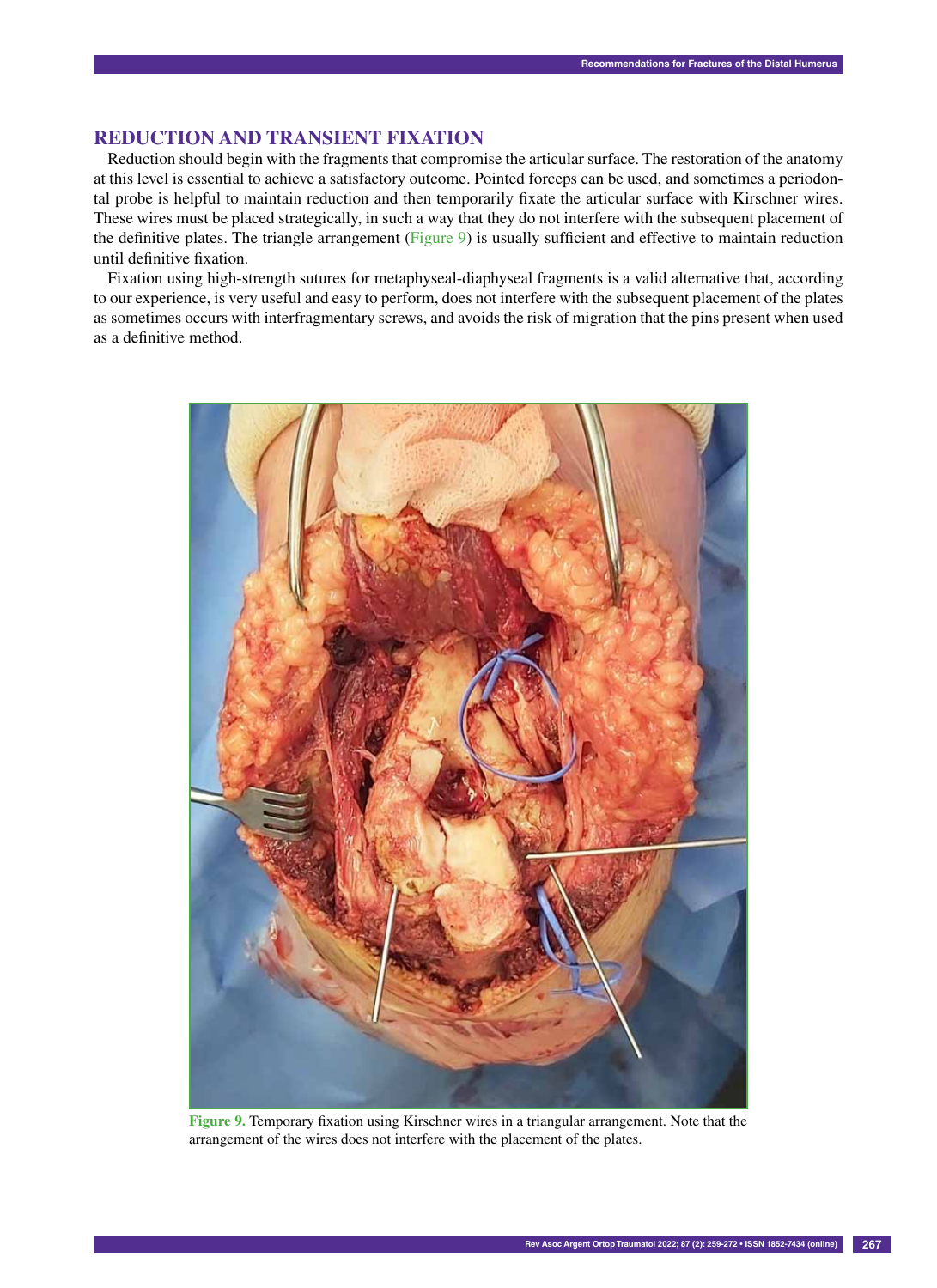# **DEFINITIVE FIXATION**

Once the articular surface has been temporarily reduced, fixated, and solidified to the metaphysis, the definitive fixation of the fracture must be carried out. The plates can be arranged in an orthogonal or parallel configuration, and this has probably been the most discussed topic in the last 20 years (Figures 10 and 11).

Multiple clinical and biomechanical studies have evaluated these two configurations. In a 2016 biomechanical study, Taylor et al. reported a significantly higher stiffness of the parallel plate configuration compared to the orthogonal ones.11 One year later, Atalar et al. compared the biomechanical stability of both assemblies and did not find significant differences.<sup>12</sup> Through a prospective randomized clinical study, Lee et al. compared parallel and orthogonal fixation using locked implants, and found no significant differences in outcomes between the two groups after a minimum follow-up of two years.12

The most recent evidence supports that both arrangements are effective and that the parallel plate configuration could be superior to the orthogonal one in terms of bone union time.<sup>14</sup>

The choice of the construct type will depend on the fracture pattern. In our team, we prefer the arrangement of parallel plates proposed by O'Driscoll,15 considering that interdigitation of the distal screws and taking the joint fragments from both sides allow achieving a solid and reliable construct for the range of motion of the joint.

As we mentioned in the choice of implants, we choose to place orthogonal plates when the lateral column presents associated traces in the coronal plane. Firstly, because the capitellum can be fixed with screws in the posteroanterior direction through the posterolateral plate, reducing to a minimum the need to place screws 'outside the plates'. The second reason is that we seek to avoid the placement of screws whose direction is in the same plane as the fracture, since, on occasion, they interpose themselves between the fragments on their way to the trochlea, and cause a diastasis that interferes with their reduction and fixation.



**Figure 10.** Definitive fixation through an arrangement of orthogonal plates.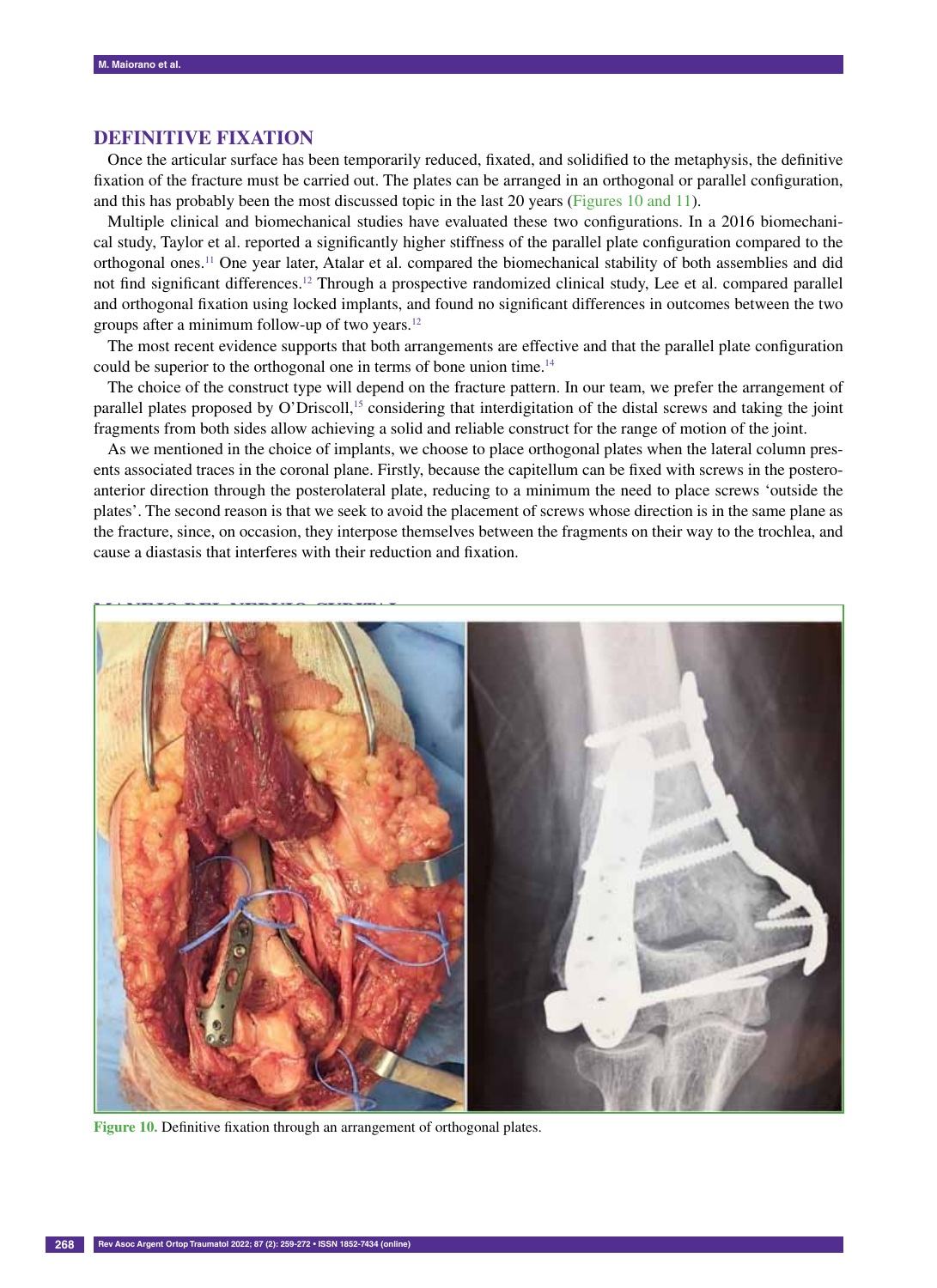

**Figure 11.** Definitive fixation by means of an arrangement of parallel plates.

# **MANAGEMENT OF THE ULNAR NERVE**

As already mentioned, up to 25% of complex articular fractures of the distal humerus may present with symptoms related to the ulnar nerve and, for this reason, an adequate initial inspection is of the utmost importance to investigate these alterations, record them in the clinical history, and duly communicate them to the patient.

Early in the procedure, the identification, neurolysis, and repair of the nerve with rubber bands should be performed as a routine (Figure 12). Both traction and excessive or careless manipulation of the nerve during surgery are predisposing factors for the development of postoperative ulnar neuropathy that reaches rates of up to 38%.

Currently, the most appropriate method for intraoperative management of the ulnar nerve after fracture fixation is unknown. Both the anterior transposition and the *in situ* release have advocates and detractors. In 2018, Shearin et al. performed a meta-analysis that included 366 cases, and reported that postoperative ulnar neuropathy was higher in the anterior nerve transposition group (23.5%) than in the *in situ* decompression group (15.3%).<sup>16</sup> However, it is interesting to note that none of the publications included in this study discriminated between patients who had symptoms before surgery and those who did not.

Once the definitive fixation of the fracture has been carried out, the situation of the ulnar nerve must be evaluated by means of passive mobilization of the joint and it must be observed whether there is extensive contact with the medial implant or instability that may predispose it to irritation. If the nerve is unstable, according to what has been proposed in the literature,<sup>17</sup> we opt for anterior subcutaneous transposition of the nerve. On the contrary, if the nerve is stable upon passive range of motion, but has contact with the medial implant, we prefer, when the tissue allows it and unlike what was proposed by the aforementioned authors, to make a local flap of adipose tissue to cover the implant, keeping the nerve *in situ*.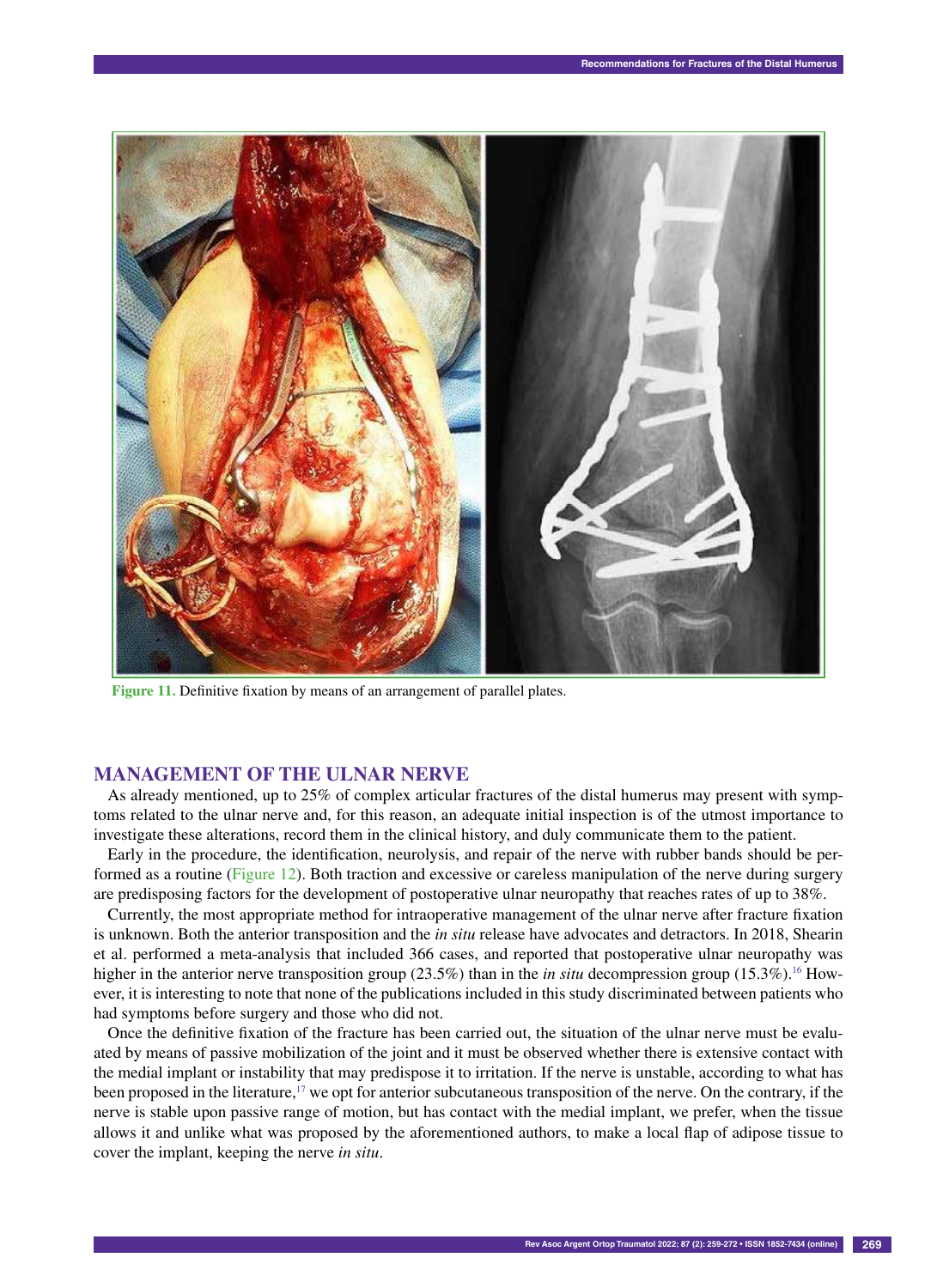

**Figure 12.** Identification and repair of the ulnar nerve with rubber bands.

On the other hand, the formation of edema and hematoma is recognized as a predisposing cause for the development of postoperative ulnar neuropathy; therefore, meticulous surgical technique and adequate hemostasis are of paramount importance.

## **POSTOPERATIVE PERIOD**

In the immediate postoperative period, the elbow is immobilized in 90° flexion in order to protect the soft tissues, reduce edema and inflammation, and reduce pain. The immobilization time may vary according to the clinical evolution of the patient, but should not exceed 14 days. Early mobilization, as stated, is one of the key premises, since it will not only influence the final range of motion, but will also favor ulnar nerve gliding, reducing the formation of perineural adhesions and the development of postoperative neuropathy. For this, we use a self-adjusting articulated orthosis that allows the patient to move early within a controlled range and supervised by the surgeon and the therapist.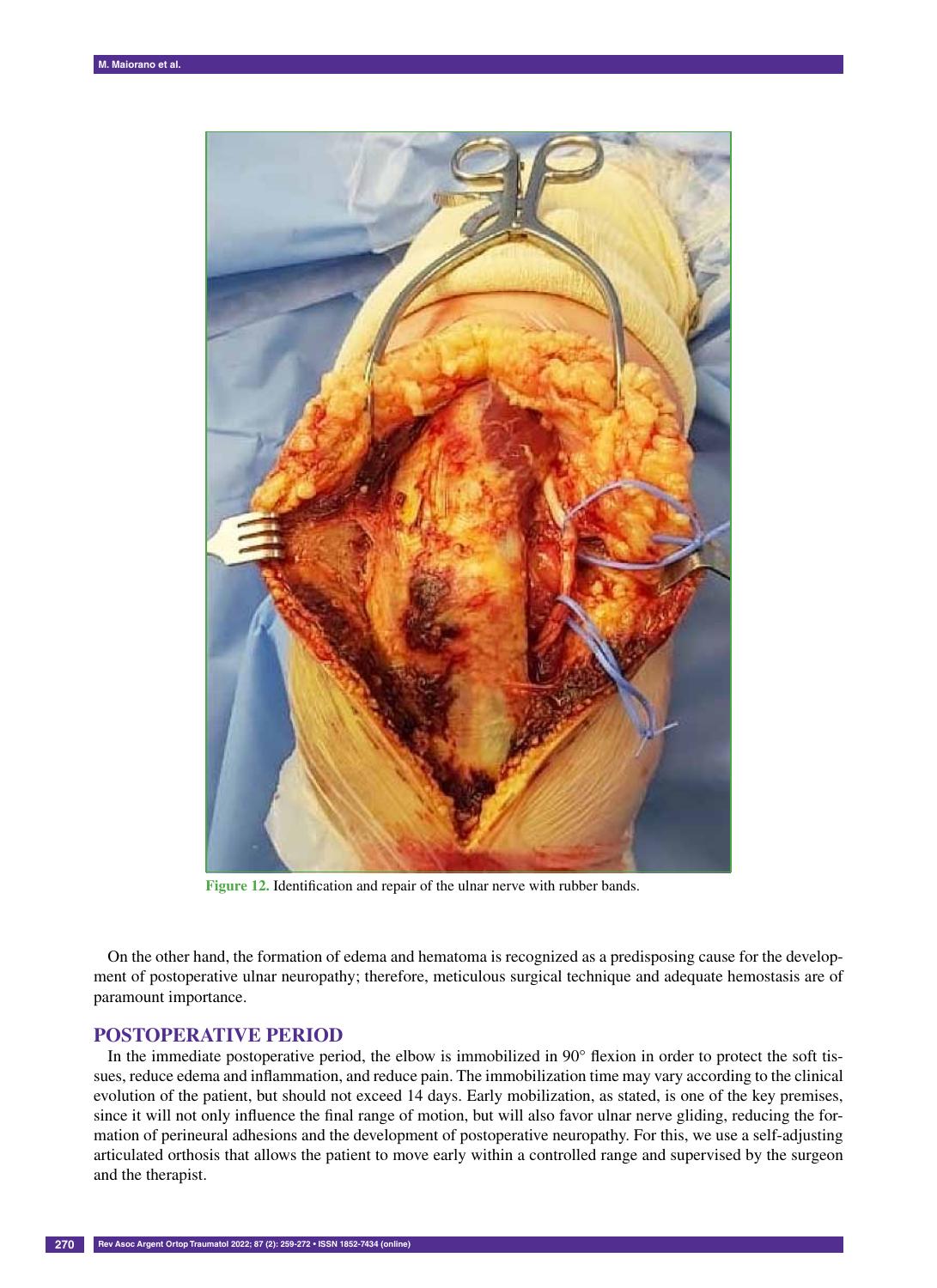# **CONCLUSIONS**

––––––––––––––––––

Articular fractures of the distal humerus pose a demanding scenario for the orthopedic surgeon. Their relative rarity, the complexity of the anatomy, and the rapid tendency of the elbow to stiffen lead to a high rate of both intraoperative and postoperative complications.

Determining the 'personality' of the fracture, the precise diagnosis of the fracture pattern by means of imaging studies, and adequate preoperative planning allow the selection of the most convenient surgical approach and the most appropriate arrangement of the osteosynthesis.

The training of the treating team and the systematization of the procedure could reduce surgical time and obtain more anatomical and stable fixations. This enables early rehabilitation and mobility, thus reducing the rate of complications and optimizing function

Conflict of interests: The authors declare no conflicts of interest.

- S. Argüelles ORCID ID: https://orcid.org/0000-0002-9002-5687
- E. Pereira ORCID ID: https://orcid.org/0000-0001-7307-7824

## **REFERENCES**

- 1. Robinson CM, Hill RMF, Jacobs N, Dall G, Court-Brown CM. Adult distal humeral metaphyseal fractures: epidemiology and results of treatment. *J Orthop Trauma* 2003;17(1):38-47. https://doi.org/10.1097/00005131-200301000-00006
- 2. Galano GJ, Ahmad CS, Levine WN. Current treatment strategies for bicolumnar distal humerus fractures. *J Am Acad Orthop Surg* 2010;18(1):20-30. https://doi.org/10.5435/00124635-201001000-00004
- 3. Ring D, Jupiter JB. Fractures of the distal humerus. *Orthop Clin North Am* 2000;31(1):103-13. https://doi.org/10.1016/s0030-5898(05)70131-0
- 4. Aitken SA, Jenkins PJ, Rymaszewski L. Revisiting the 'bag of bones': functional outcome after the conservative management of a fracture of the distal humerus. *Bone Joint J* 2015;97-B(8):1132-8. https://doi.org/10.1302/0301-620X.97B8.35410
- 5. Ruan H-J, Liu J-J, Fan C-Y, Jiang J, Zeng B-F. Incidence, management, and prognosis of early ulnar nerve dysfunction in type C fractures of distal humerus. *J Trauma* 2009;67(6):1397-401. https://doi.org/10.1097/TA.0b013e3181968176
- 6. Zalavras CG, Papasoulis E. Intra-articular fractures of the distal humerus—a review of the current practice*. Int Orthop* 2018;42(11):2653-62. https://doi.org/10.1007/s00264-017-3719-4
- 7. Hausman M, Panozzo A. Treatment of distal humerus fractures in the elderly. *Clin Orthop Relat Res* 2004;425:55- 63. https://doi.org/10.1016/s1551-7977(08)70054-2
- 8. McKee MD, Veillette CJH, Hall JA, Schemitsch EH, Wild LM, McCormack R, et al. A multicenter, prospective, randomized, controlled trial of open reduction—internal fixation versus total elbow arthroplasty for displaced intraarticular distal humeral fractures in elderly patients. *J Shoulder Elbow Surg* 2009;18(1):3-12. https://doi.org/10.1016/j.jse.2008.06.005
- 9. Dakouré PWH, Ndiaye A, Ndoye J-M, Sané AD, Niane MM, Séye SIL, et al. Posterior surgical approaches to the elbow: a simple method of comparison of the articular exposure. *Surg Radiol Anat* 2007;29(8):671-4. https://doi.org/10.1007/s00276-007-0263-8
- 10. Ljungquist KL, Beran MC, Awan H. Effects of surgical approach on functional outcomes of open reduction and internal fixation of intra-articular distal humeral fractures: a systematic review. *J Shoulder Elbow Surg* 2012;21(1):126-35. https://doi.org/10.1016/j.jse.2011.06.020

C. Zaidenberg ORCID ID: https://orcid.org/0000-0001-5921-0828